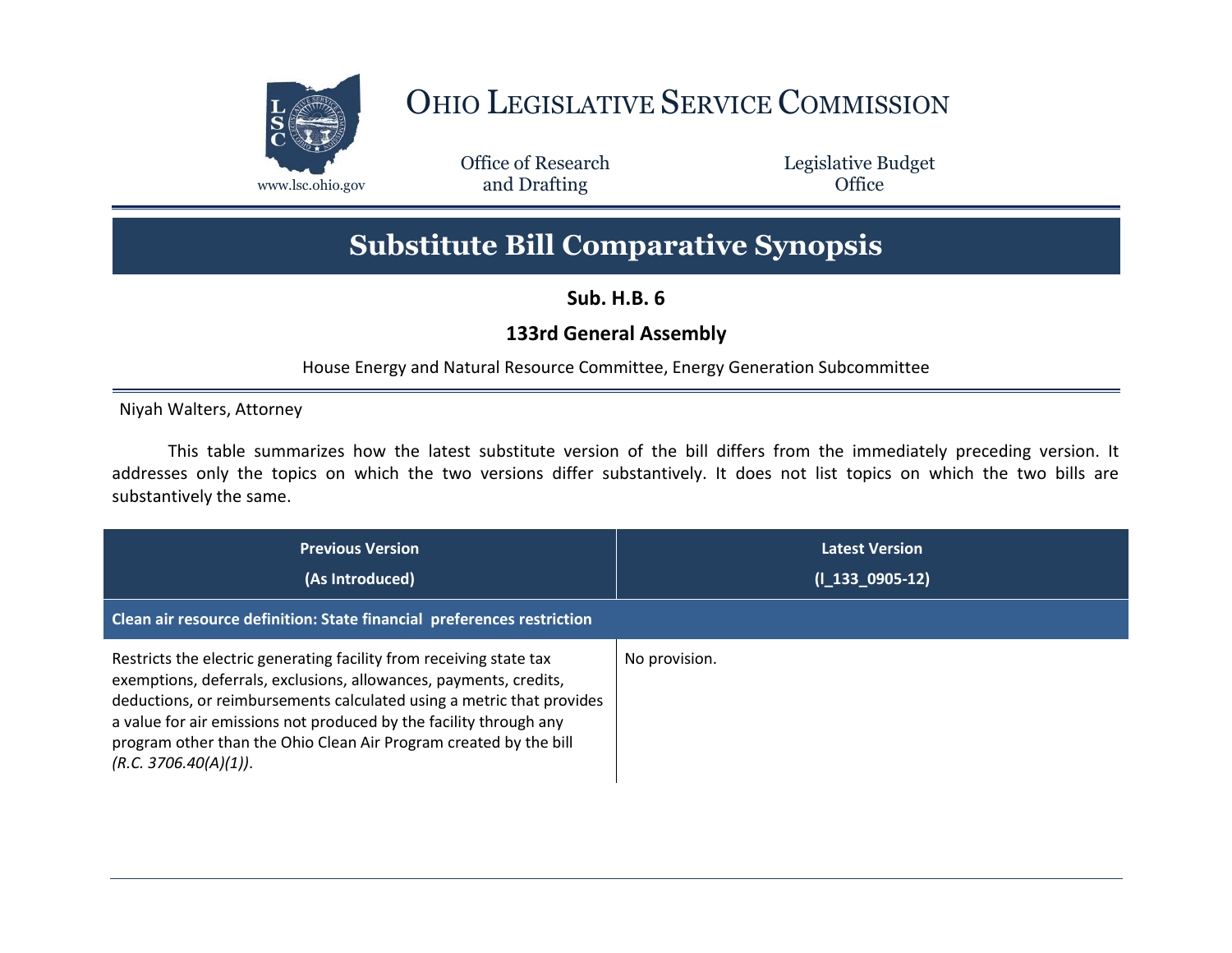| <b>Previous Version</b><br>(As Introduced)                                                                                                                                                                                                                                                                                                                                            | <b>Latest Version</b><br>$(I_133_0905-12)$                                                                                                                                                                                                                                      |  |
|---------------------------------------------------------------------------------------------------------------------------------------------------------------------------------------------------------------------------------------------------------------------------------------------------------------------------------------------------------------------------------------|---------------------------------------------------------------------------------------------------------------------------------------------------------------------------------------------------------------------------------------------------------------------------------|--|
| Clean air resource definition: Partial ownership by municipal corporation/cooperative restriction                                                                                                                                                                                                                                                                                     |                                                                                                                                                                                                                                                                                 |  |
| No provision.                                                                                                                                                                                                                                                                                                                                                                         | Restricts the electric generating facility from being partially owned by<br>a municipal or cooperative corporation or a group, association, or<br>consortium of those corporations (R.C. 3706.40(A)(1)).                                                                        |  |
| <b>Clean air resource definition: PJM interconnection</b>                                                                                                                                                                                                                                                                                                                             |                                                                                                                                                                                                                                                                                 |  |
| Requires the facility to be interconnected with PJM Interconnection,<br>L.L.C. or its successor (R.C. 3706.40(A)(5)).                                                                                                                                                                                                                                                                 | Requires that, if the electric generating facility is designed for, or<br>capable of, operation at an aggregate capacity of more than 20<br>megawatts, the facility is interconnected with PJM Interconnection,<br>L.L.C. or its successor (R.C. 3706.40(A)(4)).                |  |
| Clean air resource definition: Facility type                                                                                                                                                                                                                                                                                                                                          |                                                                                                                                                                                                                                                                                 |  |
| Requires the electric generating facility to be either a major utility<br>facility or an economically significant wind farm (R.C. 3706.40(A)(6)).                                                                                                                                                                                                                                     | Requires that regardless of the location of the meter, the electric<br>generating facility is any of the following, a major utility facility in this<br>state, an economically significant wind farm in this state, or a small<br>wind farm in this state (R.C. 3706.40(A)(5)). |  |
| Reduced emissions resource definition: State financial preferences restriction                                                                                                                                                                                                                                                                                                        |                                                                                                                                                                                                                                                                                 |  |
| Restricts the electric generating facility from receiving state tax<br>exemptions, deferrals, exclusions, allowances, payments, credits,<br>deductions, or reimbursements calculated using a metric that provides<br>a value for air emissions not produced by the facility through any<br>program other than the Ohio Clean Air Program created by the bill<br>(R.C. 3706.40(B)(1)). | No provision.                                                                                                                                                                                                                                                                   |  |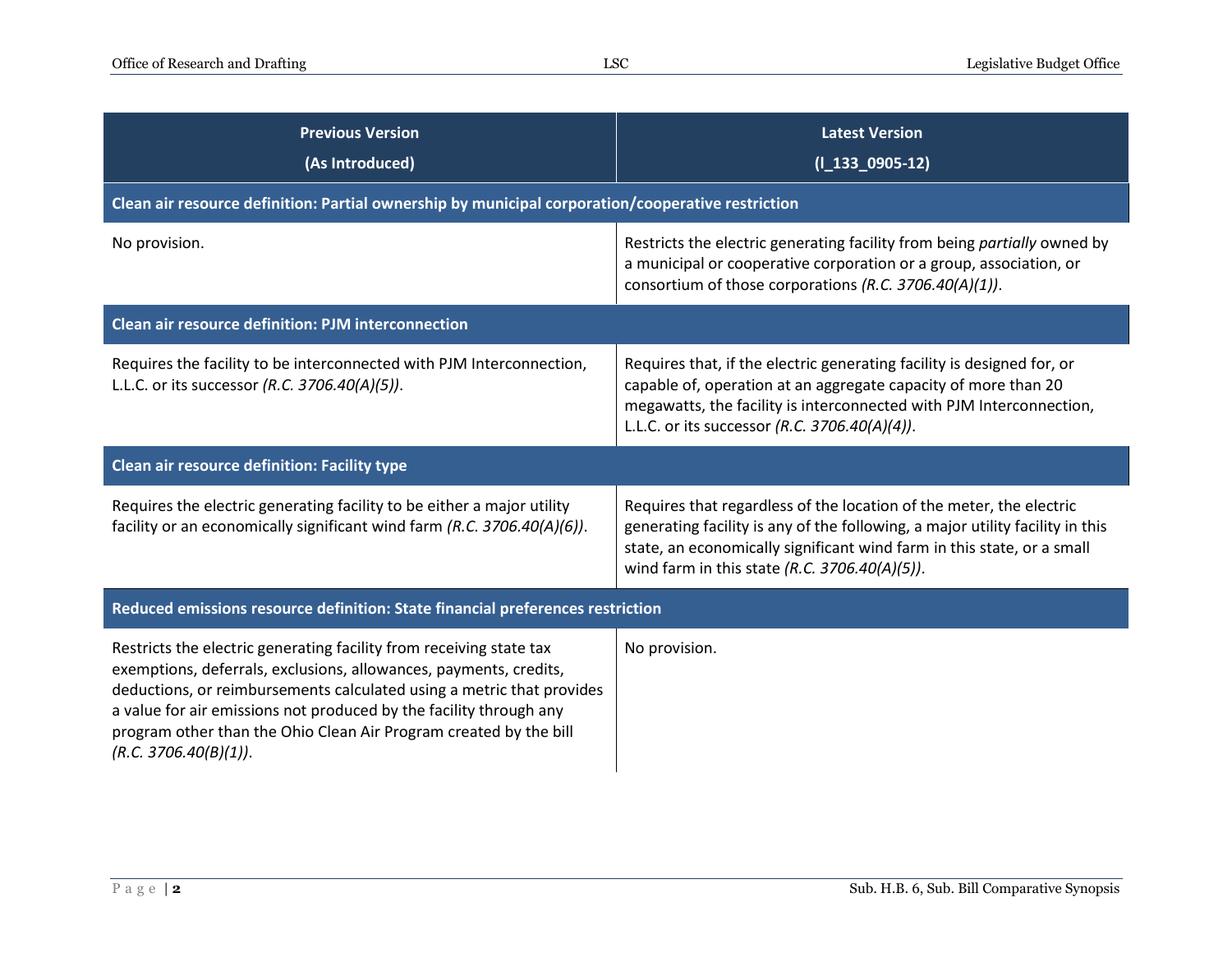| <b>Previous Version</b><br>(As Introduced)                                                                                                                                                                                                                                                                                                                                                         | <b>Latest Version</b><br>$(I_133_0905-12)$                                                                                                                                                               |
|----------------------------------------------------------------------------------------------------------------------------------------------------------------------------------------------------------------------------------------------------------------------------------------------------------------------------------------------------------------------------------------------------|----------------------------------------------------------------------------------------------------------------------------------------------------------------------------------------------------------|
| Reduced emissions resource definition: Partial ownership by municipal corporation/cooperative restriction                                                                                                                                                                                                                                                                                          |                                                                                                                                                                                                          |
| No provision.                                                                                                                                                                                                                                                                                                                                                                                      | Restricts the electric generating facility from being partially owned by<br>a municipal or cooperative corporation or a group, association, or<br>consortium of those corporations (R.C. 3706.40(B)(1)). |
| Reduced emissions resource definition: Emissions effect                                                                                                                                                                                                                                                                                                                                            |                                                                                                                                                                                                          |
| Requires the electric generating facility to show either of the following:<br>It has made a significant historical contribution to the air<br>п<br>quality of Ohio by minimizing emissions that result from<br>electricity generated in Ohio.<br>It will make a significant contribution toward minimizing<br>п<br>emissions that result from electric generation in Ohio.<br>(R.C. 3706.40(B)(4)) | Requires the electric generating facility to show that it will make a<br>significant contribution toward minimizing emissions that result from<br>electric generation in Ohio (R.C. 3706.40(B)(3)).      |
| Reduced emissions resource definition: Facility type                                                                                                                                                                                                                                                                                                                                               |                                                                                                                                                                                                          |
| Requires the electric generating facility to be a major utility facility<br>(R.C. 3706.40(B)(6)).                                                                                                                                                                                                                                                                                                  | Requires the electric generating facility to be a major utility in this<br>state (R.C. 3706.40(B)(5)).                                                                                                   |
| <b>Application contents: Emissions forecast</b>                                                                                                                                                                                                                                                                                                                                                    |                                                                                                                                                                                                          |
| Requires a clean air resource and reduced emissions resource to<br>provide a forecast estimate of the emissions that would occur in Ohio<br>during the remaining useful life of the resource if the resource<br>discontinued operations prior to the end of the resource's useful life<br>(R.C. 3706.42(C)(4)).                                                                                    | Requires only a clean air resource to provide the forecast (R.C.<br>$3706.42(C)(4)$ ).                                                                                                                   |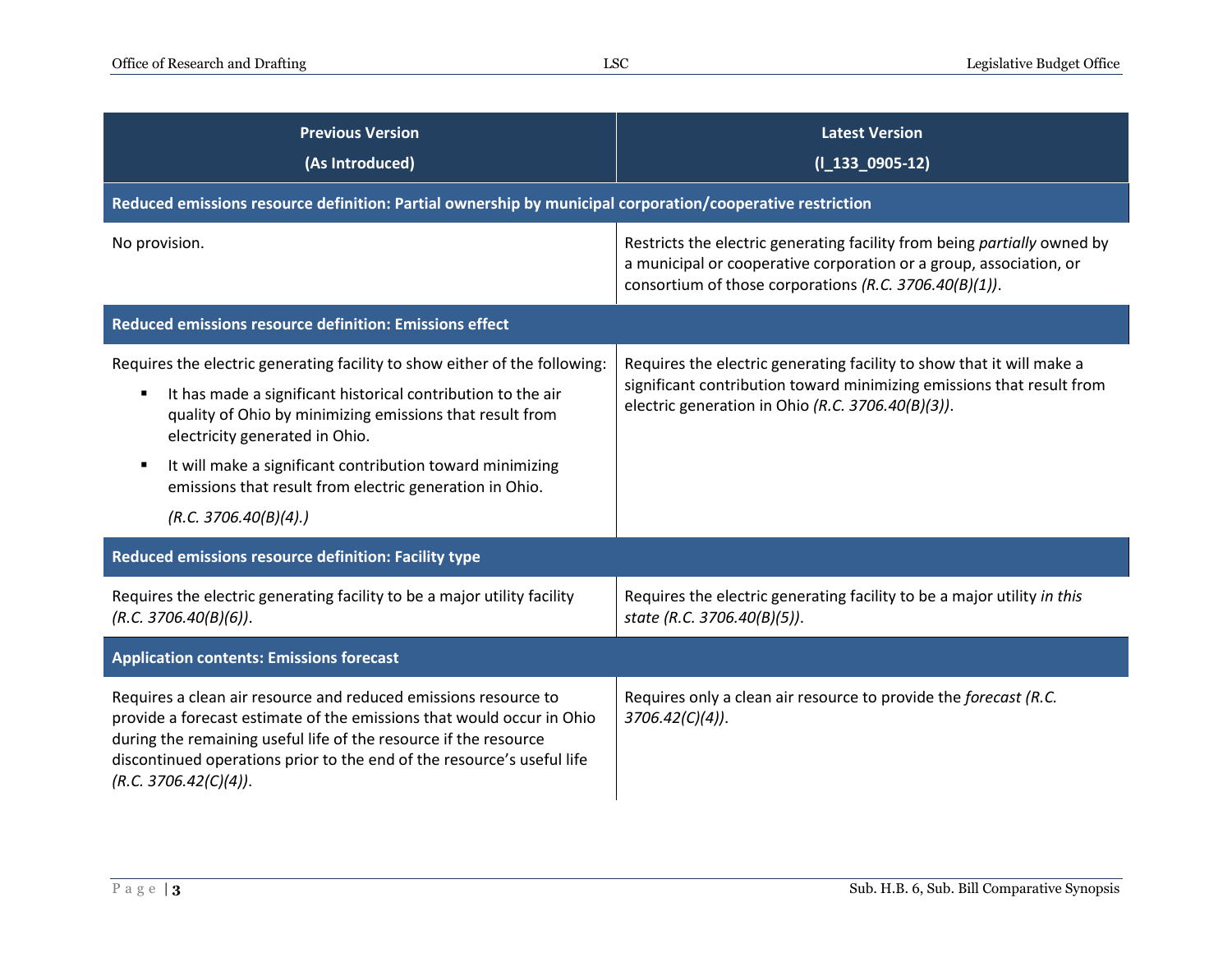| <b>Previous Version</b><br>(As Introduced)                                                                                                                                                                                                                                                                                  | <b>Latest Version</b><br>$(I_133_0905-12)$                                                                                                                                                                                                                                                                                                    |  |
|-----------------------------------------------------------------------------------------------------------------------------------------------------------------------------------------------------------------------------------------------------------------------------------------------------------------------------|-----------------------------------------------------------------------------------------------------------------------------------------------------------------------------------------------------------------------------------------------------------------------------------------------------------------------------------------------|--|
| <b>Application contents: Funding requested</b>                                                                                                                                                                                                                                                                              |                                                                                                                                                                                                                                                                                                                                               |  |
| Requires a clean air resource and reduced emissions resource to<br>provide the level of funding requested from the Ohio Clean Air<br>Program (R.C. 3706.42(C)(7)).                                                                                                                                                          | Requires only a reduced emissions resource to provide the level of<br>funding requested (R.C. 3706.42(C)(7)).                                                                                                                                                                                                                                 |  |
| Application contents: Five-year-megawatt quantity                                                                                                                                                                                                                                                                           |                                                                                                                                                                                                                                                                                                                                               |  |
| Requires an existing clean air resource and reduced emission resource<br>to submit the quantity of megawatt hours generated by the resource<br>annually and the annual capacity factor for each of the previous five<br>calendar years (R.C. 3706.42(C)(2)).                                                                | Requires an existing clean air resource and reduced emission resource<br>to submit the quantity of megawatt hours generated by the resource<br>annually during each of the previous five calendar years during which<br>the resource was generating, and the annual capacity factor for each of<br>those calendar years (R.C. 3706.42(C)(2)). |  |
| <b>Resource certification: Level of discretion</b>                                                                                                                                                                                                                                                                          |                                                                                                                                                                                                                                                                                                                                               |  |
| Requires the Ohio Air Quality Development Authority (Authority) to<br>review all applications and issue an order for certification of a clean air<br>resource or reduced emissions resource in the Authority's sole<br>discretion (R.C. 3706.44(A)).                                                                        | Requires the Authority to review all applications and issue an order for<br>certification if a clean air resource or reduced emissions resource<br>meets the definition of a clean air resource or reduced emissions<br>resource, as applicable, in the bill (R.C. 3706.44(A)).                                                               |  |
| Resource certification: Period of certification/eligibility for clean air resource                                                                                                                                                                                                                                          |                                                                                                                                                                                                                                                                                                                                               |  |
| Provides that a clean air resource certification may be for one or more<br>program years and that the resource is eligible to participate in the<br>Ohio Clean Air Program provided it continues to meet the definition of<br>a clean air resource and any additional requirements the Authority sets<br>(R.C. 3706.44(A)). | Provides that a clean air resource is to remain certified as long as it<br>continues to meet the definition of a clean air resource (R.C.<br>$3706.44(A)$ ).                                                                                                                                                                                  |  |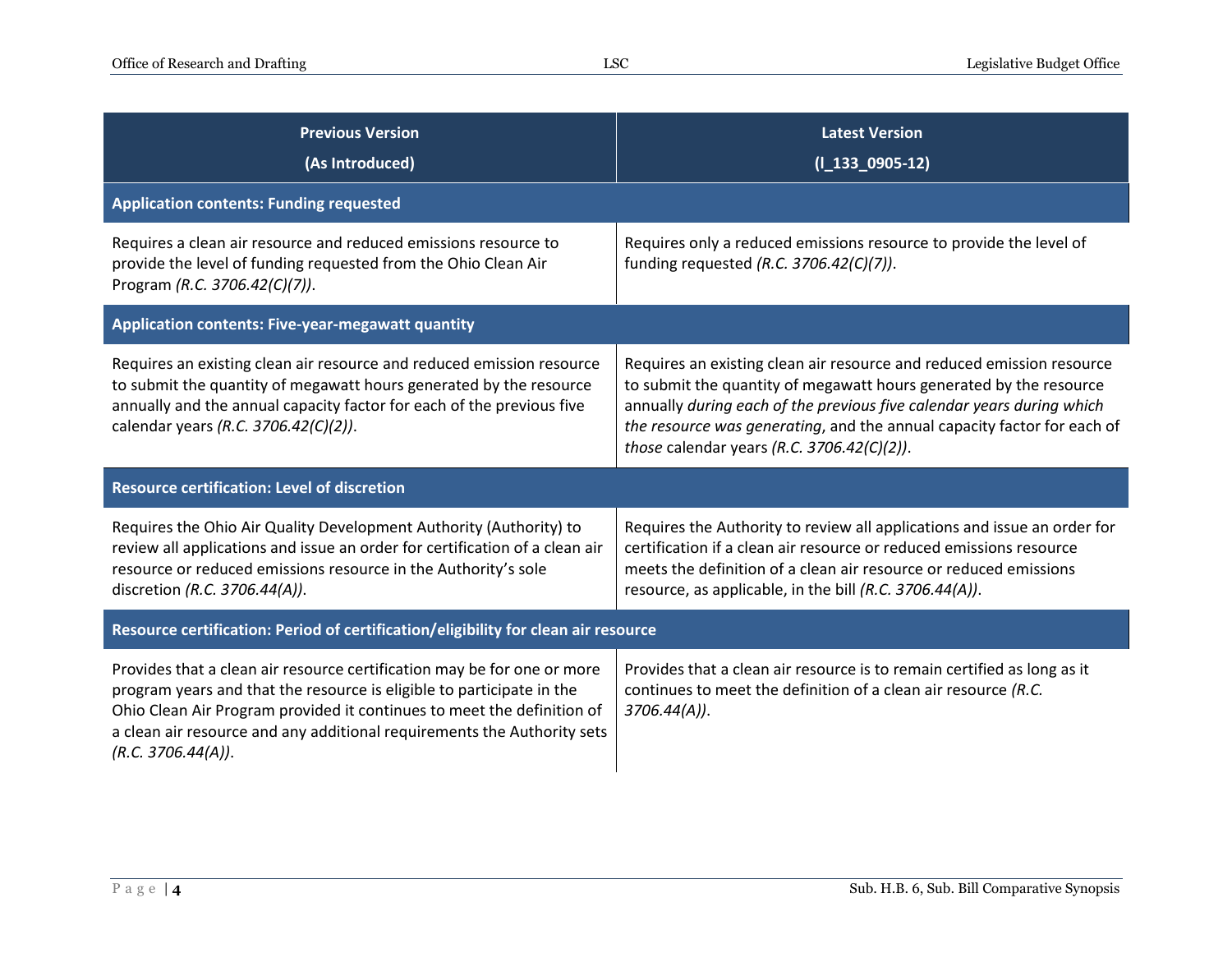| <b>Previous Version</b><br>(As Introduced)                                                                                                                                                                                                                                                                                                                                                                                                                                                                                                                                                                                                            | <b>Latest Version</b><br>$(I_133_0905-12)$                                                                       |
|-------------------------------------------------------------------------------------------------------------------------------------------------------------------------------------------------------------------------------------------------------------------------------------------------------------------------------------------------------------------------------------------------------------------------------------------------------------------------------------------------------------------------------------------------------------------------------------------------------------------------------------------------------|------------------------------------------------------------------------------------------------------------------|
| <b>Resource decertification: Level of discretion</b>                                                                                                                                                                                                                                                                                                                                                                                                                                                                                                                                                                                                  |                                                                                                                  |
| Allows the Authority in its sole discretion to decertify a clean air<br>resource or reduced emissions resource if the Authority determines<br>certification is not in the public interest (R.C. 3706.44(C)).                                                                                                                                                                                                                                                                                                                                                                                                                                          | Eliminates the provision allowing the Authority to decertify in its sole<br>discretion (R.C. 3706.44(C)).        |
| <b>Resource recertification</b>                                                                                                                                                                                                                                                                                                                                                                                                                                                                                                                                                                                                                       |                                                                                                                  |
| Requires each clean air resource and reduced emissions resource to be<br>re-evaluated and recertified if the resource continues to meet the<br>definition of clean air resource or reduced emissions resource and any<br>additional requirements set by the Authority. Permits the Authority to<br>impose new requirements on the recertified resource that are in<br>addition to the requirements that were imposed when the resource<br>was initially certified. Requires the Authority to adopt rules to<br>determine the amount of time during which the resources must come<br>into compliance with the additional requirements. (R.C. 3706.45.) | Applies the recertification requirements only to reduced emissions<br>resources (R.C. 3706.45).                  |
| Monthly per-account charge: Commencement date                                                                                                                                                                                                                                                                                                                                                                                                                                                                                                                                                                                                         |                                                                                                                  |
| No provision.                                                                                                                                                                                                                                                                                                                                                                                                                                                                                                                                                                                                                                         | Requires the monthly per-account charge to begin on January 1, 2020<br>(R.C. 3706.47(A)).                        |
| <b>Monthly per-account charge: Residential customers</b>                                                                                                                                                                                                                                                                                                                                                                                                                                                                                                                                                                                              |                                                                                                                  |
| \$2.50/month (R.C. 3706.47(B)).                                                                                                                                                                                                                                                                                                                                                                                                                                                                                                                                                                                                                       | For the year 2020: 50¢/month;<br>For the year 2021 and each year thereafter: \$2.50/month.<br>(R.C. 3706.47(B).) |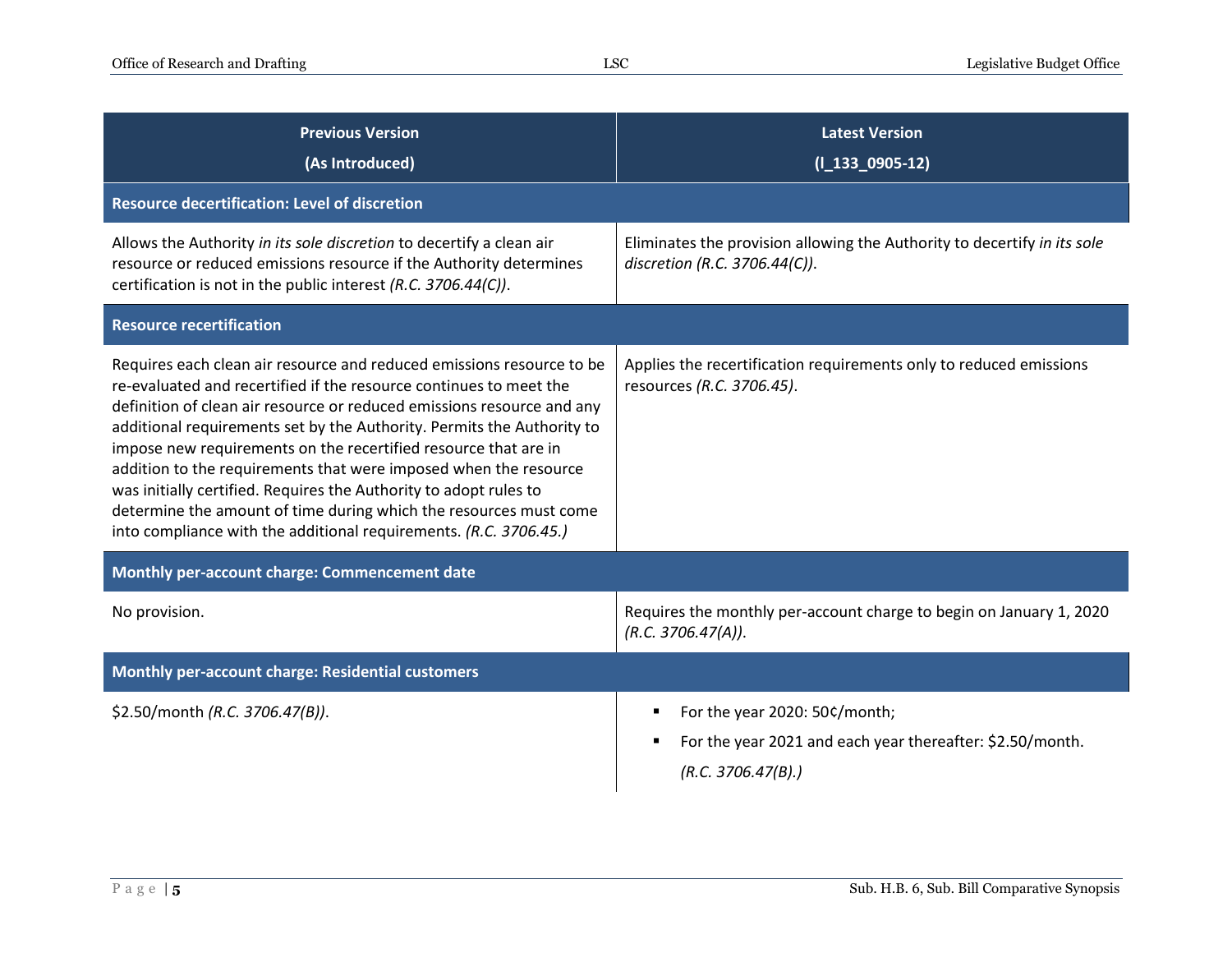| <b>Previous Version</b><br>(As Introduced)                                                                                                                                                                                                                                                                                                                                                   | <b>Latest Version</b><br>$(I_133_0905-12)$                                                                                                                                                                                                                                                                                                                                                                                                     |  |
|----------------------------------------------------------------------------------------------------------------------------------------------------------------------------------------------------------------------------------------------------------------------------------------------------------------------------------------------------------------------------------------------|------------------------------------------------------------------------------------------------------------------------------------------------------------------------------------------------------------------------------------------------------------------------------------------------------------------------------------------------------------------------------------------------------------------------------------------------|--|
| Monthly per-account charge: Commercial customer base rate                                                                                                                                                                                                                                                                                                                                    |                                                                                                                                                                                                                                                                                                                                                                                                                                                |  |
| \$20/month (R.C. 3706.47(B)).                                                                                                                                                                                                                                                                                                                                                                | For the year 2020: \$15/month;<br>For the year 2021 and each year thereafter: \$20/month<br>(R.C. 3706.47(B).)                                                                                                                                                                                                                                                                                                                                 |  |
| Monthly per-account charge: Customer classification                                                                                                                                                                                                                                                                                                                                          |                                                                                                                                                                                                                                                                                                                                                                                                                                                |  |
| No provision.                                                                                                                                                                                                                                                                                                                                                                                | Requires the classification as residential, commercial, and industrial<br>customers to be consistent with the utility's reporting under its<br>approved rate schedule (R.C. 3706.47(C)).                                                                                                                                                                                                                                                       |  |
| Renewable energy (RE) and energy efficiency/peak demand reduction (EE/PDR) program charges: Exemption unless customer opts-in                                                                                                                                                                                                                                                                |                                                                                                                                                                                                                                                                                                                                                                                                                                                |  |
| Exempts a customer who pays the monthly charge under the bill from<br>paying both the RE program and the EE/PDR program charges, unless<br>the customer opts into payment of one or both of those charges (R.C.<br>3706.47(C) and 3706.471).                                                                                                                                                 | Exempts a customer who pays the monthly charge under the bill from<br>paying the RE program charge, unless the customer opts into payment<br>of that charge. Provides no exemption from customers paying EE/PDR<br>program charges. (R.C. 3706.47(D) and 3706.471.)                                                                                                                                                                            |  |
| RE and EE/PDR program charges: Payment for prudently incurred charges under current law or PUCO-approved programs                                                                                                                                                                                                                                                                            |                                                                                                                                                                                                                                                                                                                                                                                                                                                |  |
| Requires a customer that pays the monthly charge under the bill to<br>continue to pay the following costs associated with the RE and EE/PDR<br>program requirements:<br>Costs prudently incurred for contractual obligations that<br>٠<br>existed prior to the effective date of the bill by an electric<br>distribution utility (EDU) in reliance on the requirements under<br>current law; | Allows an EDU to submit an application to the Authority for<br>reimbursement, from the Ohio Clean Air Program Fund, of the<br>following costs to comply with the RE program requirements (no<br>provision is made for EE/PDR program cost reimbursement):<br>Costs prudently incurred for contractual obligations that<br>٠<br>existed prior to the effective date of the bill by an EDU in<br>reliance on the requirements under current law; |  |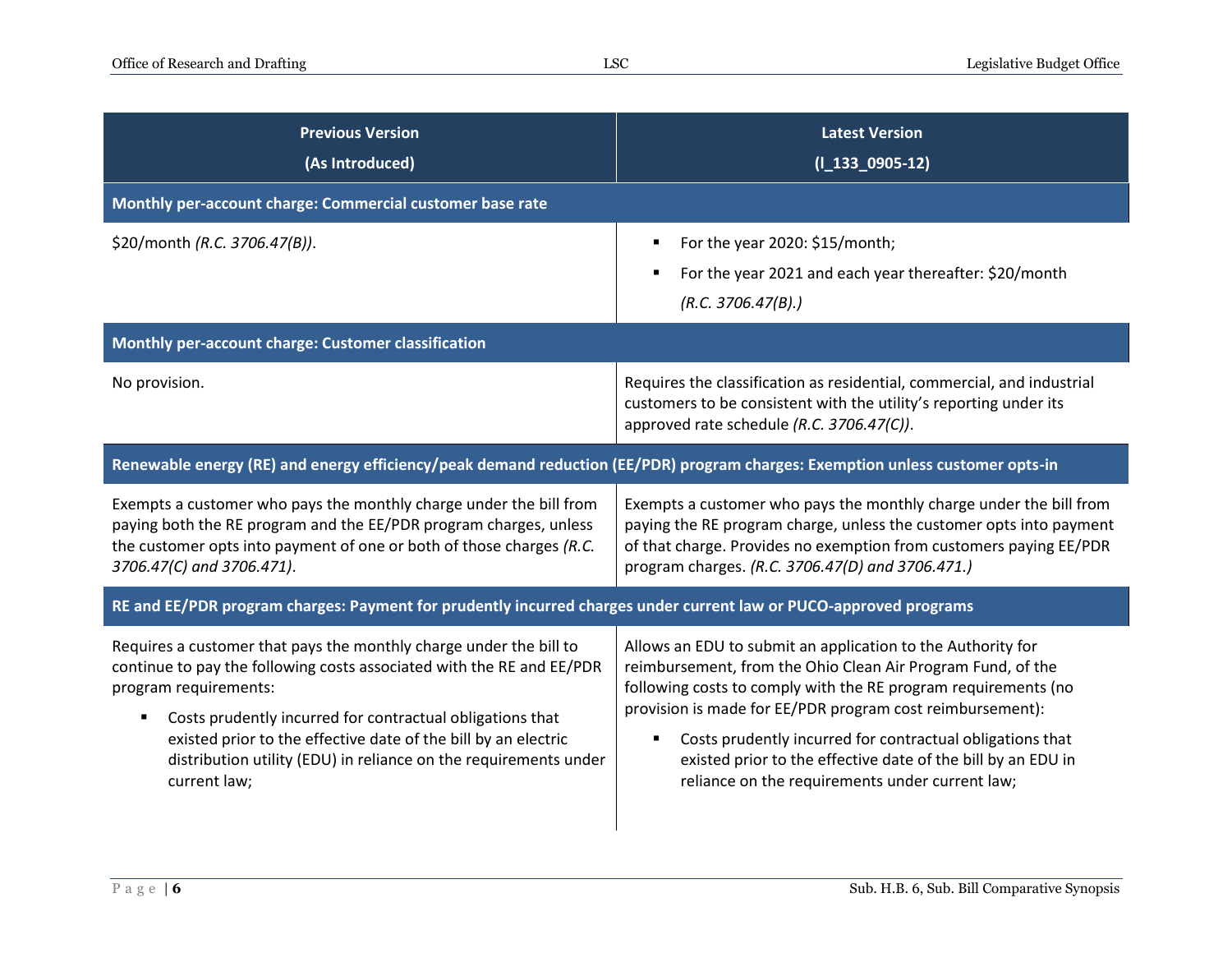| <b>Previous Version</b>                                                                                                                                                                                                                                                                                                                            | <b>Latest Version</b>                                                                                                                                                                                                                                                           |  |
|----------------------------------------------------------------------------------------------------------------------------------------------------------------------------------------------------------------------------------------------------------------------------------------------------------------------------------------------------|---------------------------------------------------------------------------------------------------------------------------------------------------------------------------------------------------------------------------------------------------------------------------------|--|
| (As Introduced)                                                                                                                                                                                                                                                                                                                                    | $(I_133_0905-12)$                                                                                                                                                                                                                                                               |  |
| Costs prudently incurred by an EDU associated with programs<br>approved by the public utilities commission (PUCO) under<br>current law that are modified or eliminated as a result of the<br>bill, including any costs to discontinue the program.                                                                                                 | Costs prudently incurred by an EDU associated with programs<br>approved by the PUCO under current law that are modified or<br>eliminated as a result of the bill, including any costs to<br>discontinue the program.                                                            |  |
| (R.C. 3706.47(D).)                                                                                                                                                                                                                                                                                                                                 | (R.C. 3706.47(E).)                                                                                                                                                                                                                                                              |  |
| RE program charges: Remission to EDU                                                                                                                                                                                                                                                                                                               |                                                                                                                                                                                                                                                                                 |  |
| No provision.                                                                                                                                                                                                                                                                                                                                      | Requires that after receipt of the application and verification of the<br>prudently incurred costs, the authority must direct the treasurer to<br>remit money from the Ohio Clean Air Program fund to the EDU as<br>reimbursement for those RE program costs (R.C. 3706.47(F)). |  |
| Clean air credit price                                                                                                                                                                                                                                                                                                                             |                                                                                                                                                                                                                                                                                 |  |
| Priced at \$9.25 for the first program year (R.C. 3706.482(B)).                                                                                                                                                                                                                                                                                    | Priced at \$9.00 for the first program year (R.C. 3706.482(B)).                                                                                                                                                                                                                 |  |
| <b>Payment for clean air credits</b>                                                                                                                                                                                                                                                                                                               |                                                                                                                                                                                                                                                                                 |  |
| No provision.                                                                                                                                                                                                                                                                                                                                      | Requires that if the money in Ohio Clean Air Program Fund is<br>insufficient to pay for all of the credits earned by a resource, the<br>unpaid credits must be paid first in the next monthly payment period<br>(R.C. 3706.482(A)(2)).                                          |  |
| Pledges for air quality development and related capital formation and investment                                                                                                                                                                                                                                                                   |                                                                                                                                                                                                                                                                                 |  |
| Allows the Authority to pledge a portion of moneys that may, in the<br>future, be accumulated in the Ohio Clean Air Program Fund for the<br>benefit of any certified reduced emissions resource, provided the<br>resource agrees to be bound by the conditions the Authority in its sole<br>discretion may attach to the pledge (R.C. 3706.49(A)). | Applies the pledge requirements also to any certified clean air resource<br>and eliminates the language permitting the Authority to attach pledge<br>conditions in its sole discretion (R.C. 3706.49(A)).                                                                       |  |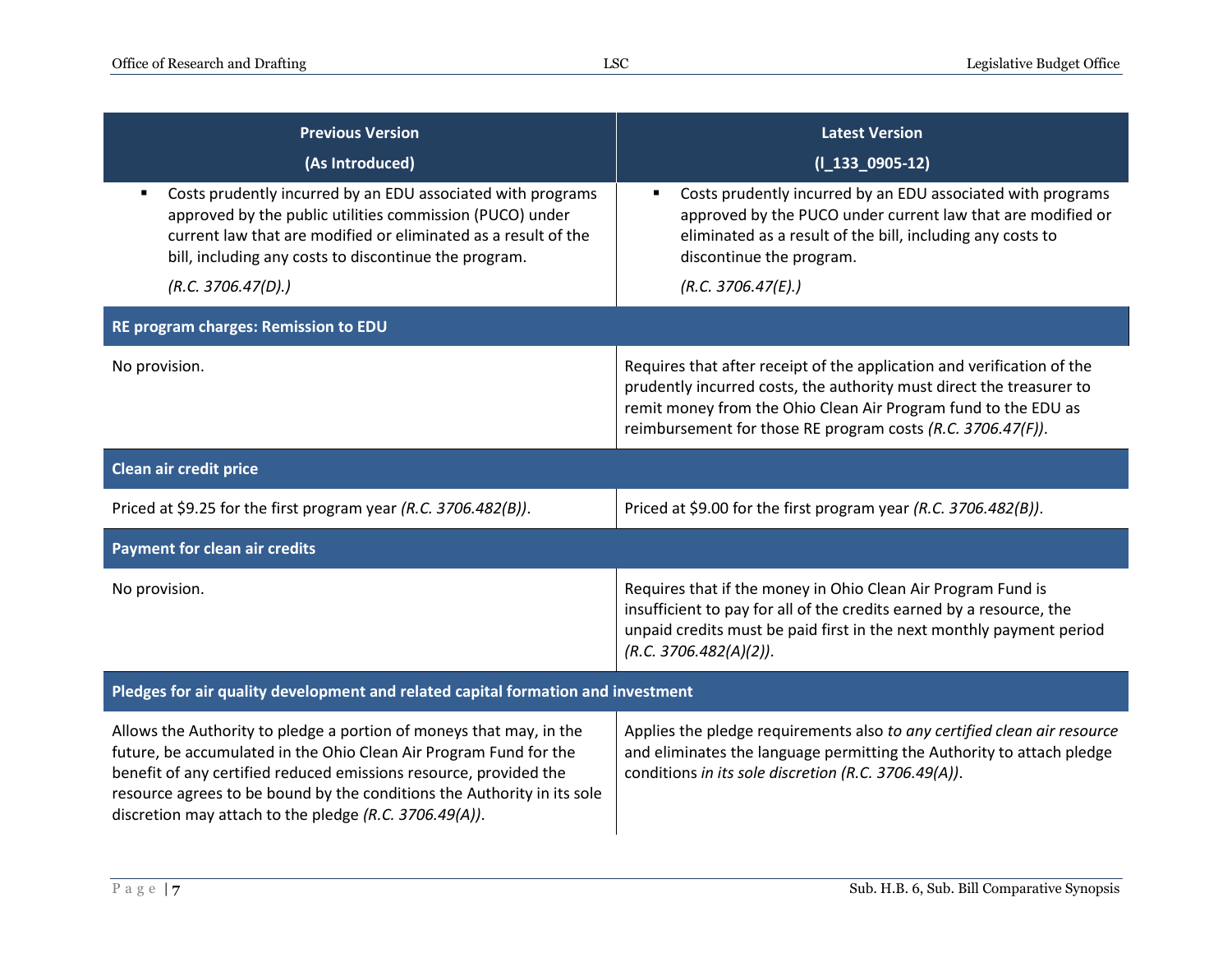| <b>Previous Version</b><br>(As Introduced)                    | <b>Latest Version</b><br>$(I_133_0905-12)$                                                                                                                                                                                                                                                                                                               |
|---------------------------------------------------------------|----------------------------------------------------------------------------------------------------------------------------------------------------------------------------------------------------------------------------------------------------------------------------------------------------------------------------------------------------------|
| Public interest inquiry and report on Ohio Clean Air Program  |                                                                                                                                                                                                                                                                                                                                                          |
| No provision.                                                 | Provides that in 2029, the Authority must conduct an inquiry to<br>determine whether it is in the public interest to continue the Ohio<br>Clean Air Program after 2030. Requires the Authority to submit a<br>report of its findings to the General Assembly. (R.C. 3706.42(A)(2).)                                                                      |
| <b>Ohio Clean Air Program Audit</b>                           |                                                                                                                                                                                                                                                                                                                                                          |
| No provision.                                                 | Requires the Authority to annually audit the Ohio Clean Air Program.<br>Requires the audit to be conducted according to rules the Authority<br>adopts under the Ohio Administrative Procedure Act (R.C. Chapter<br>119) no later than 90 days after bill's effective date. (R.C. 3706.50(A)<br>and $(B)(2)$ .)                                           |
| <b>Reasonable arrangements</b>                                |                                                                                                                                                                                                                                                                                                                                                          |
| No provision.                                                 | Requires the PUCO, in order to promote job growth and retention in<br>Ohio, to attempt to minimize electric rates to the maximum amount<br>possible on trade exposed manufactures when ruling on a reasonable<br>arrangement application (R.C. 4905.311).                                                                                                |
| <b>Report on Federal Energy Regulatory Commission program</b> |                                                                                                                                                                                                                                                                                                                                                          |
| No provision.                                                 | Requires the PUCO report regarding FERC authorization of states to<br>take action relating to capacity resources in the organized wholesale<br>market to also incorporate the policy of facilitating the state's<br>effectiveness in the global economy by minimizing any adverse impact<br>on trade-exposed industrial manufacturers (R.C. 4928.46(C)). |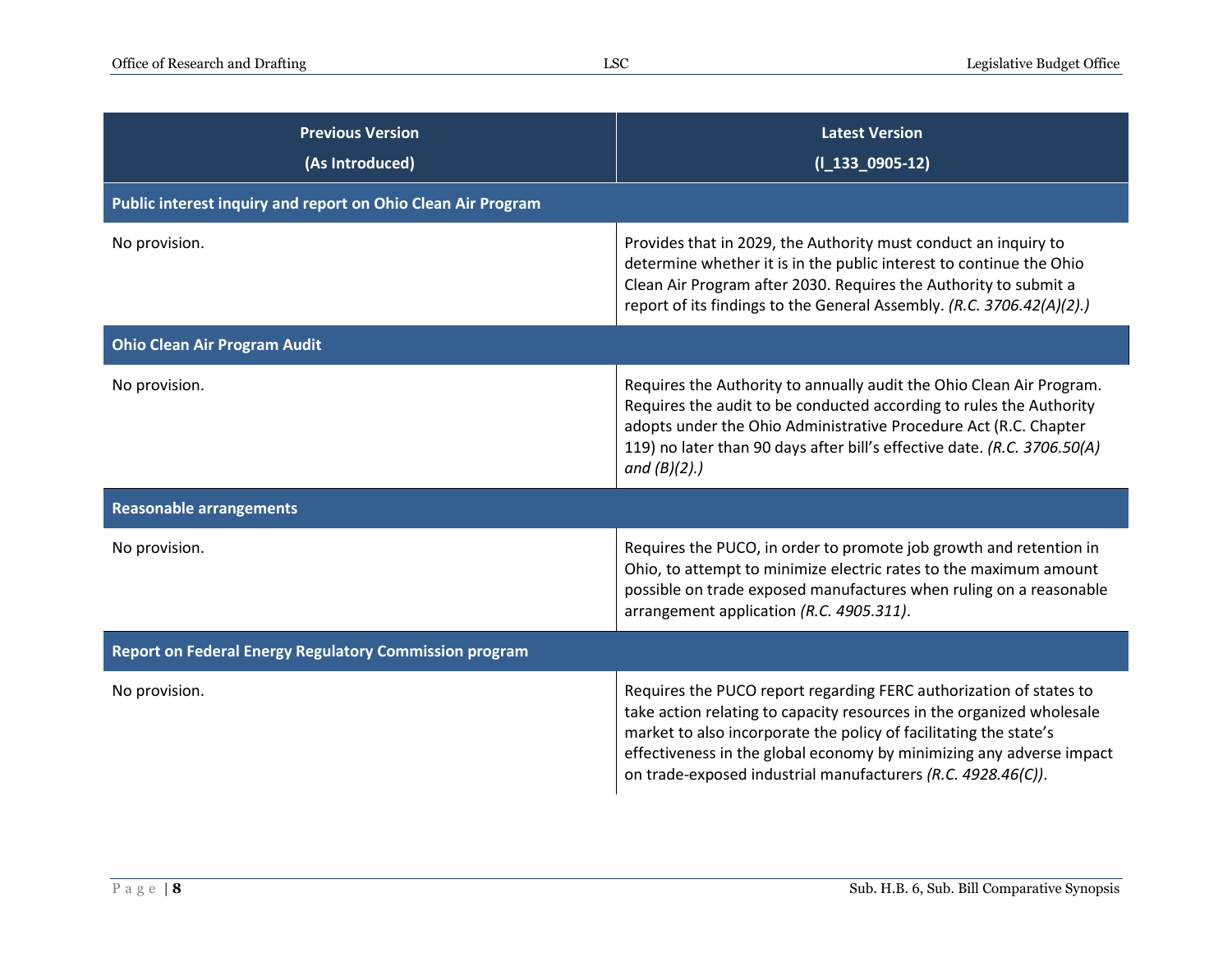| <b>Previous Version</b><br>(As Introduced)                                                                                                                                                                                                                                                                 | <b>Latest Version</b><br>$(I_133_0905-12)$                                                                                                                                                                                                                                                                                                                                                                                          |
|------------------------------------------------------------------------------------------------------------------------------------------------------------------------------------------------------------------------------------------------------------------------------------------------------------|-------------------------------------------------------------------------------------------------------------------------------------------------------------------------------------------------------------------------------------------------------------------------------------------------------------------------------------------------------------------------------------------------------------------------------------|
| <b>Retail purchase power agreements</b>                                                                                                                                                                                                                                                                    |                                                                                                                                                                                                                                                                                                                                                                                                                                     |
| Requires PUCO to facilitate and encourage the establishment of retail<br>purchased power agreements having a term of three years or more<br>through which consumers commit to satisfy a portion of their<br>electricity requirements from the output of a clean air resource $(R.C.$<br>$4928.47(B)(1)$ ). | Limits the agreements to satisfying a <i>material</i> portion of the<br>consumer's electricity requirements from the output of a clean air<br>resource (R.C. 4928.47(B)(1)).                                                                                                                                                                                                                                                        |
| Decoupling mechanism not available to certain EDUs                                                                                                                                                                                                                                                         |                                                                                                                                                                                                                                                                                                                                                                                                                                     |
| No provision.                                                                                                                                                                                                                                                                                              | Prohibits an EDU that has base distribution rates that became effective<br>between December 31, 2018, and the effective date of the bill<br>pursuant to an application for an increase in base distribution rates to<br>apply for a decoupling mechanism under the bill (R.C. 4928.471(D)).                                                                                                                                         |
| <b>Baseline reduction for renewable energy</b>                                                                                                                                                                                                                                                             |                                                                                                                                                                                                                                                                                                                                                                                                                                     |
| Removes from the baseline of an EDU regarding its compliance with RE<br>program requirements, the load and usage of a customer that pays the<br>monthly charge under the bill, unless or until the customer opts to pay<br>the RE program charge $(R.C. 4928.644(B))$ .                                    | Applies the provisions to the base line of electric services company as<br>well (R.C. 4928.644(B)).                                                                                                                                                                                                                                                                                                                                 |
| Renewable energy service purchase programs                                                                                                                                                                                                                                                                 |                                                                                                                                                                                                                                                                                                                                                                                                                                     |
| No provision.                                                                                                                                                                                                                                                                                              | Allows an EDU, subject to approval by the PUCO and regardless of any<br>limitations set forth in any other section of Chapter 4928 of the<br>Revised Code to offer a customer the opportunity to purchase<br>renewable energy services on a nondiscriminatory basis, by offering a<br>customer (1) the opportunity to purchase renewable energy credits for<br>any purpose the customer elects, or (2) a nondiscriminatory schedule |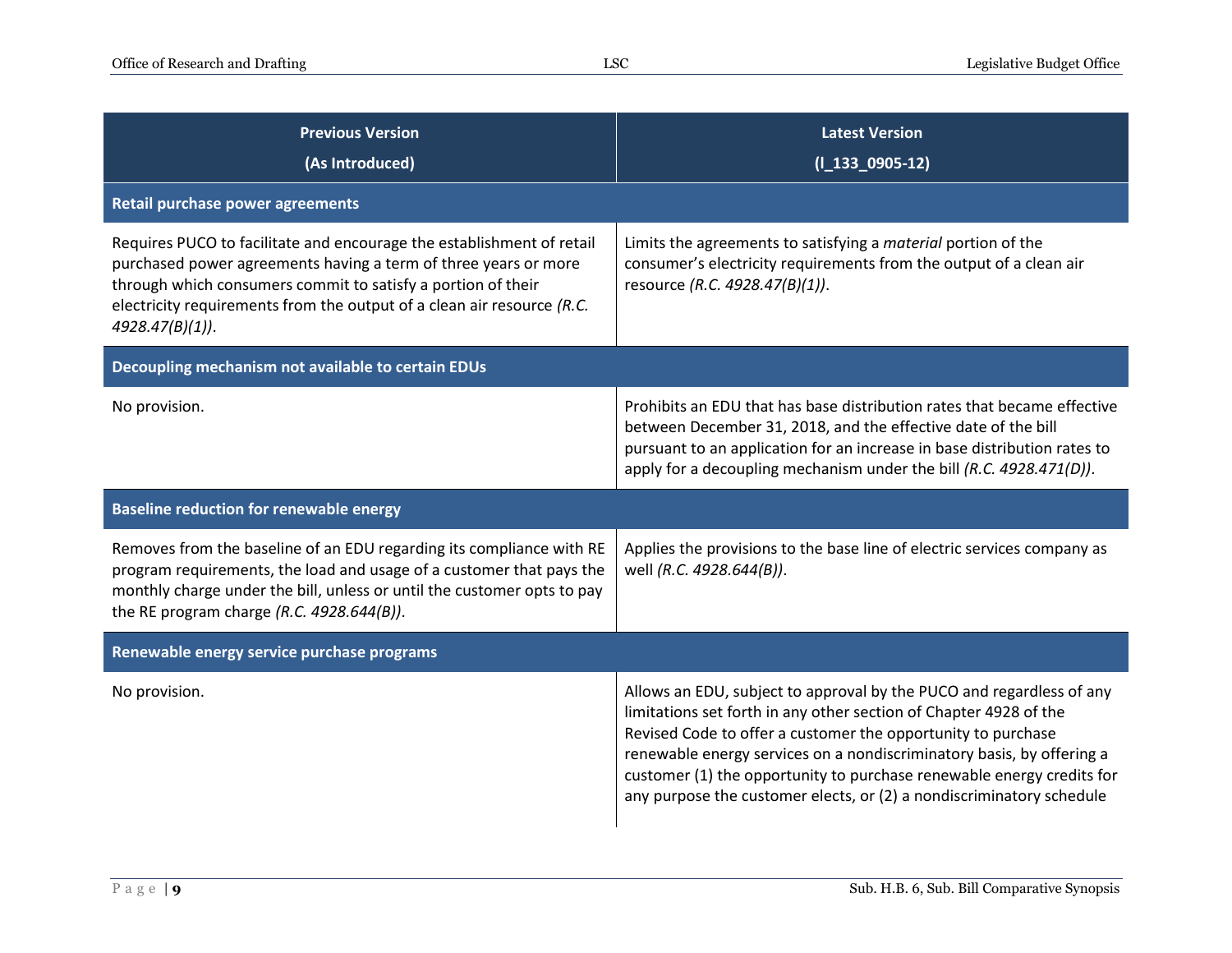| <b>Previous Version</b><br>(As Introduced)                                                                                                                                                               | <b>Latest Version</b><br>$(I_133_0905-12)$                                                                                                                                                                                                                                                                                                                                                                                                                                                                                                                                 |
|----------------------------------------------------------------------------------------------------------------------------------------------------------------------------------------------------------|----------------------------------------------------------------------------------------------------------------------------------------------------------------------------------------------------------------------------------------------------------------------------------------------------------------------------------------------------------------------------------------------------------------------------------------------------------------------------------------------------------------------------------------------------------------------------|
|                                                                                                                                                                                                          | or reasonable arrangement involving the production and supply of<br>renewable energy (R.C. 4928.647(A)).                                                                                                                                                                                                                                                                                                                                                                                                                                                                   |
| Change to annual savings and elimination of cumulative savings requirement for EE                                                                                                                        |                                                                                                                                                                                                                                                                                                                                                                                                                                                                                                                                                                            |
| No provision.                                                                                                                                                                                            | Clarifies that the EE annual savings requirement for years 2017, 2018,<br>2019, and 2020 is an additional 1% of the baseline and eliminates the<br>EE requirements for years 2021 through 2027 (R.C. 4928.66(A)(1)(a)).                                                                                                                                                                                                                                                                                                                                                    |
| <b>EE/PDR baseline reduction</b>                                                                                                                                                                         |                                                                                                                                                                                                                                                                                                                                                                                                                                                                                                                                                                            |
| Removes from the EE/PDR baseline of an EDU, a customer who pays<br>the monthly charge under the bill, unless or until the customer opts to<br>pay the EE/PDR program charge (R.C. 4928.66(A)(2)(a)(iv)). | No provision.                                                                                                                                                                                                                                                                                                                                                                                                                                                                                                                                                              |
| <b>Terminating EE/PDR portfolio plans and programs</b>                                                                                                                                                   |                                                                                                                                                                                                                                                                                                                                                                                                                                                                                                                                                                            |
| No provision.                                                                                                                                                                                            | Requires that all terms and conditions of an EDU's EE/PDR portfolio<br>plan in effect as of the bill's effective date to remain in place through<br>December 31, 2020 (with appropriate adjustments to the terms and<br>conditions of plans extended to that date), and terminate on that date.<br>Requires all EE/PDR programs to terminate on that date, but provides<br>for EDU recovery, through tariffs or riders, of all remaining program<br>costs from contractual obligations and any costs to discontinue<br>portfolio plan programs. (R.C. 4928.66(F) and (G).) |
| <b>Programs to encourage EE/PDR</b>                                                                                                                                                                      |                                                                                                                                                                                                                                                                                                                                                                                                                                                                                                                                                                            |
| No provision.                                                                                                                                                                                            | Allows an electric distribution utility to submit an application to the<br>PUCO for approval of programs to encourage EE/PDR beginning<br>January 1, 2020. Requires the PUCO to approve or modify and approve<br>an application if the programs will be cost effective, in the public                                                                                                                                                                                                                                                                                      |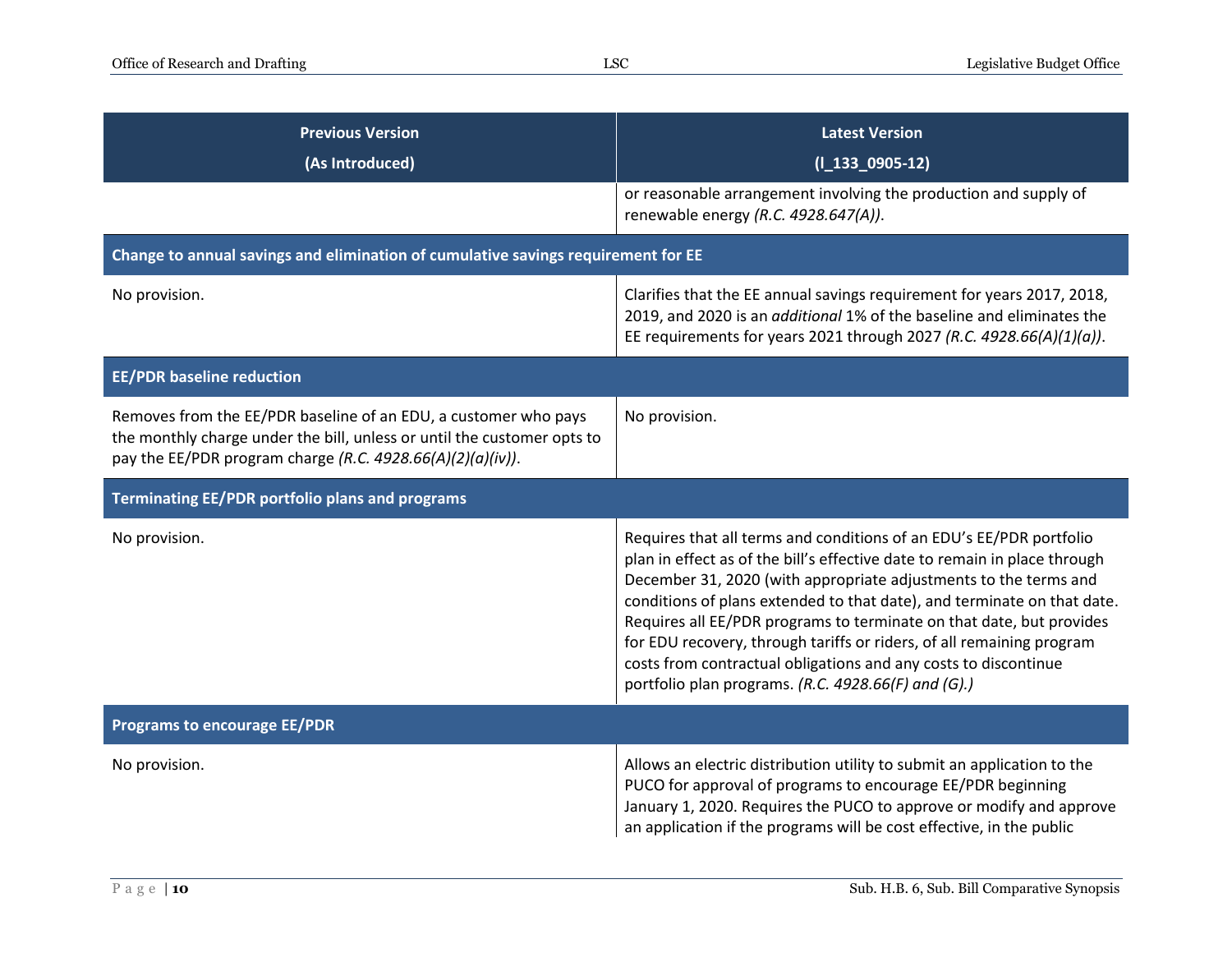| <b>Previous Version</b><br>(As Introduced)                                                                                                                                                     | <b>Latest Version</b><br>$(I_133_0905-12)$                                                                                                                                                                                                                                                                                            |
|------------------------------------------------------------------------------------------------------------------------------------------------------------------------------------------------|---------------------------------------------------------------------------------------------------------------------------------------------------------------------------------------------------------------------------------------------------------------------------------------------------------------------------------------|
|                                                                                                                                                                                                | interest, and consistent with state policy. Provides for approved<br>applications to take effect no earlier than January 1, 2021. (R.C.<br>4928.661.)                                                                                                                                                                                 |
| Opt-out and opt in under an EE/PDR portfolio plan                                                                                                                                              |                                                                                                                                                                                                                                                                                                                                       |
| No provision.                                                                                                                                                                                  | Permits, as of January 1, 2020, mercantile customers to opt-out and<br>later opt-back-in to an EDU's EE/PDR portfolio plan. Expands the<br>portfolio plans subject to opt-out and opt-in to include programs to<br>encourage EE/PDR added by the bill (see "Programs to encourage<br>EE/PDR" in this column above). (R.C. 4928.6610.) |
| Adding members to the Ohio Air Quality Development Authority                                                                                                                                   |                                                                                                                                                                                                                                                                                                                                       |
| Adds four legislative members, appointed by the House of<br>Representatives and Senate majority and minority leadership, to the<br>board ex officio without compensation (R.C. 3706.02(B)(4)). | Clarifies that the legislative members are nonvoting but may otherwise<br>participate fully in all of the board's deliberations and activities (R.C.<br>$3706.02(B)(4)$ .                                                                                                                                                             |
| <b>Severability clause</b>                                                                                                                                                                     |                                                                                                                                                                                                                                                                                                                                       |
| No provision.                                                                                                                                                                                  | Provides that if any provision of the act or the application of any<br>provision is held invalid, the invalidity does not affect other provisions<br>or applications of the act that can be given effect without the invalid<br>provision or application, and the invalid provisions are severable from<br>the act (Section 5).       |